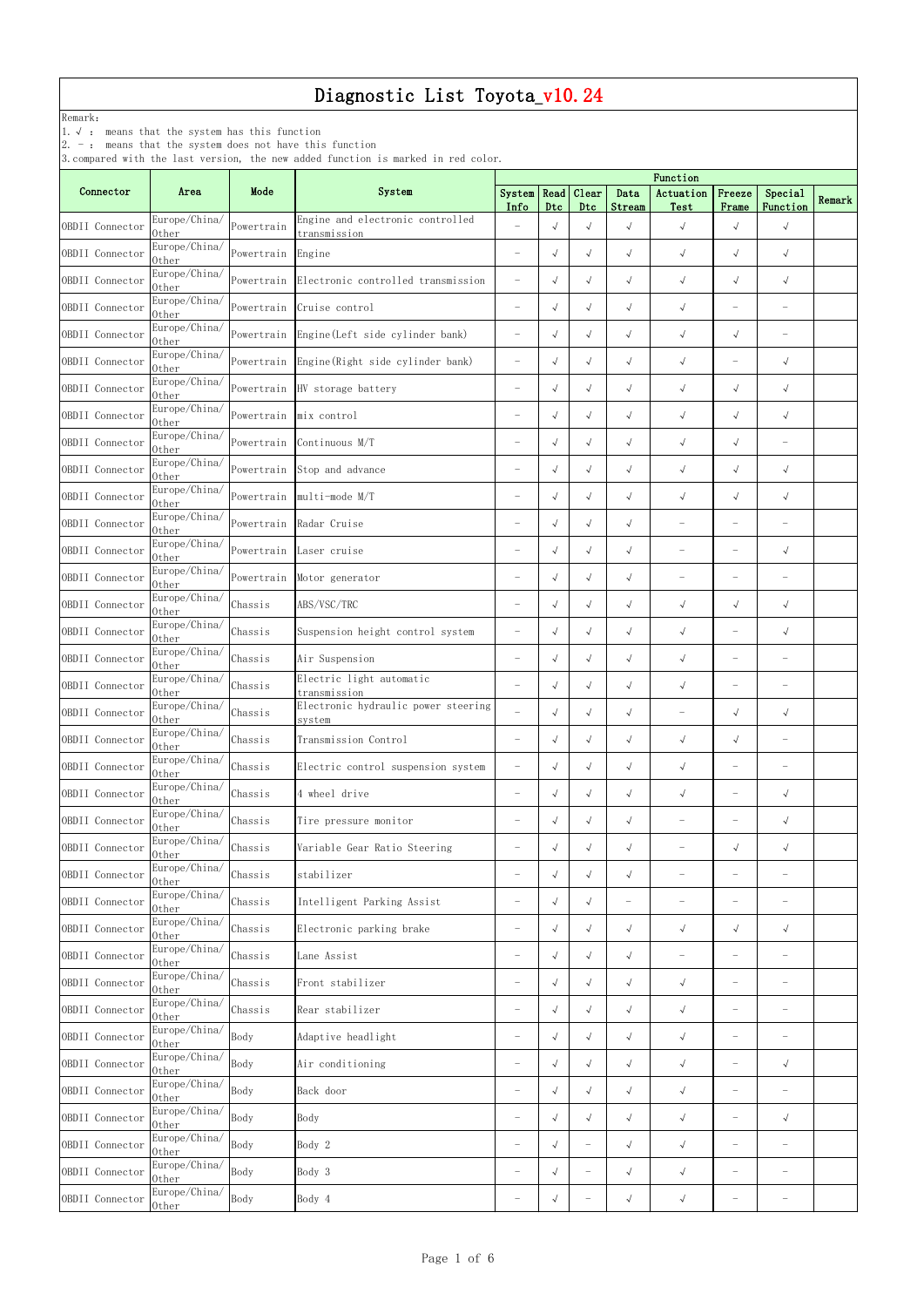Remark:

1.√ : means that the system has this function

2. - : means that the system does not have this function

| Connector       | Area                   | Mode | System                             | <b>System</b><br>Info    | Read<br><b>Dtc</b>       | Clear<br>Dtc                      | Data<br>Stream           | Actuation<br>Test        | Freeze<br>Frame          | Special<br>Function              | Remark |
|-----------------|------------------------|------|------------------------------------|--------------------------|--------------------------|-----------------------------------|--------------------------|--------------------------|--------------------------|----------------------------------|--------|
| OBDII Connector | Europe/China/<br>0ther | Body | Body 5                             | $\overline{\phantom{0}}$ | $\overline{\phantom{0}}$ |                                   | $\sqrt{ }$               | $\sqrt{}$                | $\overline{\phantom{0}}$ | $\overline{\phantom{a}}$         |        |
| OBDII Connector | Europe/China/<br>0ther | Body | Remove sonar                       | $\overline{\phantom{m}}$ | $\sqrt{ }$               | $\sqrt{ }$                        | $\sqrt{ }$               | $\sqrt{ }$               |                          | $\overline{\phantom{a}}$         |        |
| OBDII Connector | Europe/China/<br>0ther | Body | Dashboard switch                   | $\overline{\phantom{0}}$ | $\overline{\phantom{m}}$ | $\qquad \qquad -$                 | $\sqrt{ }$               | $\overline{\phantom{0}}$ | $\overline{\phantom{0}}$ | $\overline{\phantom{m}}$         |        |
| OBDII Connector | Europe/China/<br>0ther | Body | Driver door motor                  | $\overline{\phantom{m}}$ | $\sqrt{ }$               | $\sqrt{ }$                        | $\sqrt{ }$               | $\sqrt{ }$               |                          | $\overline{\phantom{a}}$         |        |
| OBDII Connector | Europe/China/<br>0ther | Body | Driver seat switch                 | $\overline{\phantom{m}}$ | $\overline{\phantom{m}}$ | $\overline{\phantom{0}}$          | $\sqrt{ }$               | $\sqrt{ }$               | $\overline{\phantom{0}}$ | $\overline{\phantom{0}}$         |        |
| OBDII Connector | Europe/China/<br>0ther | Body | Gateway                            | $\overline{\phantom{0}}$ | $\sqrt{ }$               | $\sqrt{ }$                        | $\overline{\phantom{0}}$ | $\overline{\phantom{0}}$ | $\overline{\phantom{0}}$ | $\overline{\phantom{0}}$         |        |
| OBDII Connector | Europe/China/<br>0ther | Body | <b>METER</b>                       | $\overline{\phantom{0}}$ | $\overline{\phantom{m}}$ | $\qquad \qquad -$                 | $\sqrt{ }$               | $\sqrt{ }$               | $\overline{\phantom{0}}$ | $\overline{\phantom{m}}$         |        |
| OBDII Connector | Europe/China/<br>0ther | Body | Rearview mirror                    | $\overline{\phantom{0}}$ | $\overline{\phantom{a}}$ |                                   | $\sqrt{ }$               | $\sqrt{ }$               | $\overline{\phantom{0}}$ | $\overline{\phantom{0}}$         |        |
| OBDII Connector | Europe/China/<br>0ther | Body | Left Rearview mirror               | $\overline{\phantom{0}}$ | $\overline{\phantom{m}}$ | $\qquad \qquad -$                 | $\sqrt{ }$               | $\sqrt{}$                | $\overline{\phantom{m}}$ | $\overline{\phantom{m}}$         |        |
| OBDII Connector | Europe/China/<br>0ther | Body | Right Rearview mirror              | $\overline{\phantom{0}}$ | $\overline{\phantom{m}}$ | $\qquad \qquad -$                 | $\sqrt{ }$               | $\sqrt{}$                | $\overline{\phantom{0}}$ | $\overbrace{\phantom{12322111}}$ |        |
| OBDII Connector | Europe/China/<br>0ther | Body | Seating detection                  | $\equiv$                 | $\sqrt{ }$               | $\sqrt{ }$                        | $\sqrt{ }$               |                          | $\overline{\phantom{0}}$ | $\sqrt{ }$                       |        |
| OBDII Connector | Europe/China/<br>0ther | Body | Passenger door motor               |                          | $\sqrt{ }$               | $\sqrt{ }$                        | $\sqrt{ }$               | $\sqrt{ }$               |                          |                                  |        |
| OBDII Connector | Europe/China/<br>0ther | Body | Passenger seat                     | $\equiv$                 | $\overline{\phantom{a}}$ |                                   | $\sqrt{ }$               | $\sqrt{ }$               | $\overline{\phantom{0}}$ | $\sim$                           |        |
| OBDII Connector | Europe/China/<br>0ther | Body | Power-supply control               | $\overline{\phantom{0}}$ | $\sqrt{ }$               | $\sqrt{ }$                        | $\overline{\phantom{0}}$ | $\overline{\phantom{0}}$ | $\overline{\phantom{0}}$ | $\sqrt{ }$                       |        |
| OBDII Connector | Europe/China/<br>0ther | Body | Rain sensor                        |                          | $\overline{\phantom{m}}$ | $\qquad \qquad -$                 | $\sqrt{ }$               | $\overline{\phantom{0}}$ | $\overline{\phantom{0}}$ | $\overline{\phantom{m}}$         |        |
| OBDII Connector | Europe/China/<br>0ther | Body | Rear seat switch                   |                          | $\overline{\phantom{a}}$ |                                   | $\sqrt{ }$               |                          | $\overline{\phantom{0}}$ |                                  |        |
| OBDII Connector | Europe/China/<br>0ther | Body | Left rear door motor               | $\overline{\phantom{0}}$ | $\sqrt{ }$               | $\sqrt{ }$                        | $\sqrt{ }$               | $\sqrt{ }$               | $\overline{\phantom{m}}$ |                                  |        |
| OBDII Connector | Europe/China/<br>0ther | Body | Left rear seat                     | $\overline{\phantom{0}}$ | $\overline{\phantom{a}}$ |                                   | $\sqrt{ }$               | $\sqrt{ }$               | $\overline{\phantom{0}}$ | $\overline{\phantom{0}}$         |        |
| OBDII Connector | Europe/China/<br>0ther | Body | Right rear door seat               | $\qquad \qquad -$        | $\sqrt{ }$               | $\sqrt{ }$                        | $\sqrt{ }$               | $\sqrt{}$                | $\overline{\phantom{m}}$ | $\overline{\phantom{m}}$         |        |
| OBDII Connector | Europe/China/<br>0ther | Body | Right rear seat                    | $\overline{\phantom{0}}$ | $\overline{\phantom{m}}$ | $\qquad \qquad -$                 | $\sqrt{ }$               | $\sqrt{}$                | $\overline{\phantom{0}}$ | $\overline{\phantom{a}}$         |        |
| OBDII Connector | Europe/China/<br>0ther | Body | Sliding top skylight               | $\overline{\phantom{0}}$ | $\overline{\phantom{m}}$ | $\overline{\phantom{0}}$          | $\sqrt{ }$               | $\sqrt{ }$               | $\overline{\phantom{0}}$ | $\overline{\phantom{0}}$         |        |
| OBDII Connector | Europe/China/<br>0ther | Body | Airbag                             |                          | $\sqrt{ }$               | $\sqrt{ }$                        | $\sqrt{ }$               |                          |                          | $\sqrt{ }$                       |        |
| OBDII Connector | Europe/China/<br>0ther | Body | Sliding roof                       | $\overline{\phantom{a}}$ | $\sqrt{ }$               | $\sqrt{ }$                        | $\sqrt{ }$               | $\overline{\phantom{0}}$ | $\overline{\phantom{0}}$ | $\overline{\phantom{0}}$         |        |
| OBDII Connector | Europe/China/<br>0ther | Body | Steering pad switch                | $\overline{\phantom{0}}$ | $\overline{\phantom{m}}$ | $\overline{\phantom{0}}$          | $\sqrt{ }$               | $\overline{\phantom{0}}$ | $\overline{\phantom{0}}$ |                                  |        |
| OBDII Connector | Europe/China/<br>0ther | Body | Tilt and telescopic steering wheel | $\overline{\phantom{m}}$ | $\sqrt{ }$               | $\sqrt{ }$                        | $\sqrt{ }$               | $\sqrt{ }$               | $\sqrt{}$                |                                  |        |
| OBDII Connector | Europe/China/<br>0ther | Body | Wiper                              | $\overline{\phantom{0}}$ | $\overline{\phantom{m}}$ | $\overbrace{\phantom{123221111}}$ | $\sqrt{ }$               | $\sqrt{ }$               |                          | $\overline{\phantom{a}}$         |        |
| OBDII Connector | Europe/China/<br>0ther | Body | Main Body                          |                          | $\sqrt{ }$               | $\sqrt{ }$                        | $\sqrt{ }$               | $\sqrt{ }$               | $\overline{\phantom{0}}$ | $\sqrt{ }$                       |        |
| OBDII Connector | Europe/China/<br>0ther | Body | Toyota safety protection system    | $\overline{\phantom{m}}$ | $\sqrt{ }$               | $\sqrt{ }$                        | $\sqrt{ }$               | $\sqrt{ }$               | $\overline{\phantom{0}}$ | $\overline{\phantom{m}}$         |        |
| OBDII Connector | Europe/China/<br>0ther | Body | Entry&start                        | $\overline{\phantom{m}}$ | $\sqrt{ }$               | $\sqrt{ }$                        | $\sqrt{ }$               | $\sqrt{}$                | $\overline{\phantom{0}}$ | $\sqrt{ }$                       |        |
| OBDII Connector | Europe/China/<br>0ther | Body | HVGateway                          | $\overline{\phantom{m}}$ | $\sqrt{ }$               | $\sqrt{ }$                        | $\sqrt{ }$               | $\overline{\phantom{0}}$ | $\overline{\phantom{0}}$ | $\sqrt{ }$                       |        |
| OBDII Connector | Europe/China/<br>0ther | Body | Night vision                       |                          | $\sqrt{ }$               | $\sqrt{ }$                        | $\sqrt{ }$               | $\sqrt{ }$               |                          | $\overline{\phantom{a}}$         |        |
| OBDII Connector | Europe/China/<br>0ther | Body | Headlamp automatic levelling       | $\overline{\phantom{m}}$ | $\sqrt{ }$               | $\sqrt{ }$                        | $\sqrt{ }$               | $\sqrt{ }$               | $\overline{\phantom{0}}$ | $\sqrt{ }$                       |        |
| OBDII Connector | Europe/China/<br>0ther | Body | <b>BEAN</b> Gateway                | $\overline{\phantom{0}}$ | $\sqrt{ }$               | $\sqrt{ }$                        |                          | $\overline{\phantom{0}}$ | $\overline{\phantom{0}}$ | $\overline{\phantom{m}}$         |        |
| OBDII Connector | Europe/China/<br>0ther | Body | Attachment Gateway                 |                          | $\sqrt{ }$               | $\sqrt{ }$                        | $\sqrt{ }$               |                          |                          |                                  |        |
| OBDII Connector | Europe/China/<br>0ther | Body | Left fron seat air conditioning    | $\qquad \qquad -$        |                          |                                   | $\sqrt{ }$               |                          | -                        |                                  |        |
| OBDII Connector | Europe/China/<br>0ther | Body | Right front seat air conditioning  | $\overline{\phantom{m}}$ | $\sqrt{ }$               |                                   | $\sqrt{ }$               | $\sqrt{ }$               | $\overline{\phantom{m}}$ | $\overbrace{\phantom{12322111}}$ |        |
| OBDII Connector | Europe/China/<br>0ther | Body | CANGateway                         | $\overline{\phantom{m}}$ | $\sqrt{ }$               | $\sqrt{ }$                        | $\overline{\phantom{0}}$ |                          |                          | $\sqrt{ }$                       |        |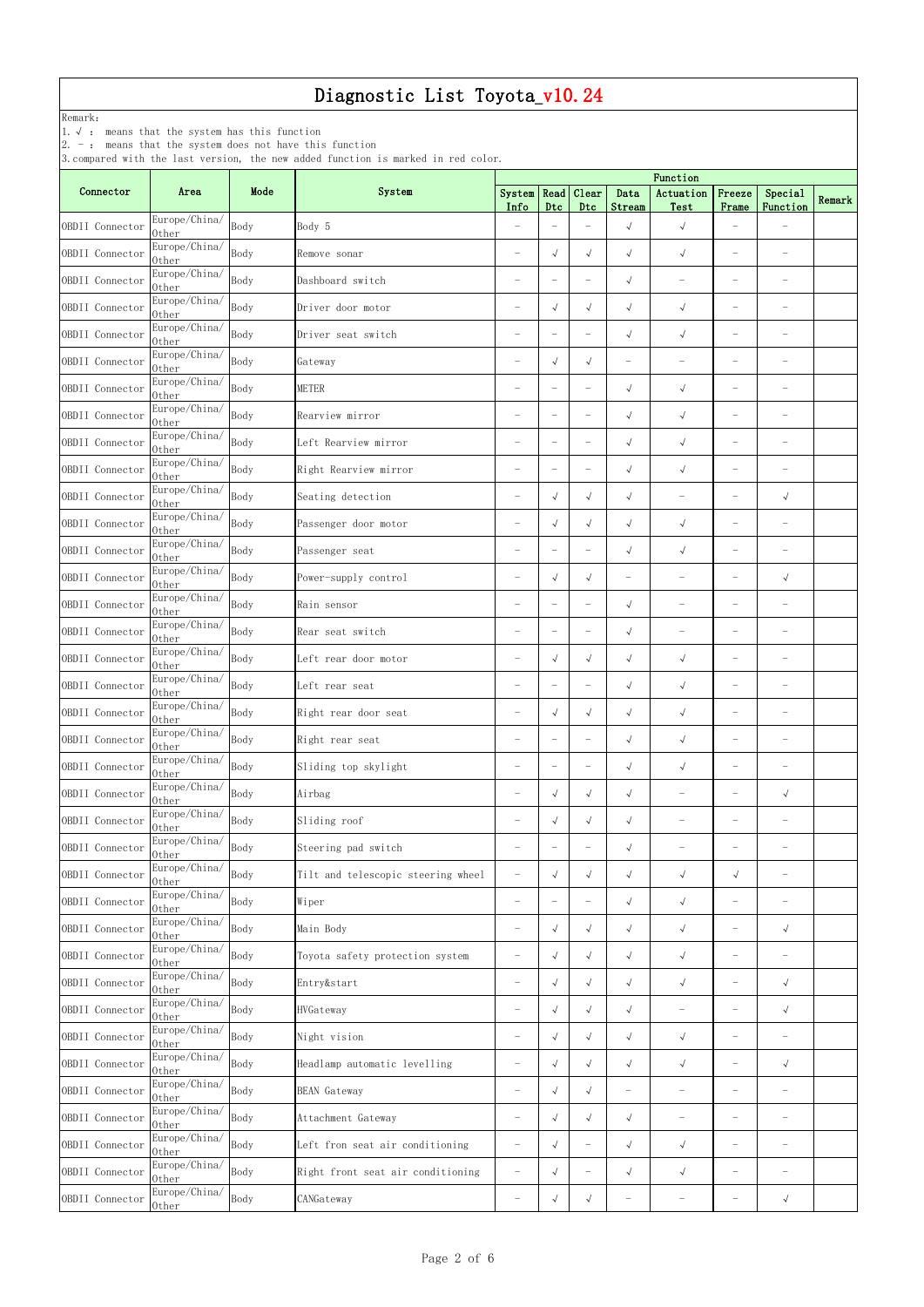Remark:

1.√ : means that the system has this function

2. - : means that the system does not have this function

|                       |                        |            |                                                                  | Function                 |                          |                          |                          |                          |                          |                          |        |  |  |
|-----------------------|------------------------|------------|------------------------------------------------------------------|--------------------------|--------------------------|--------------------------|--------------------------|--------------------------|--------------------------|--------------------------|--------|--|--|
| Connector             | Area                   | Mode       | System                                                           | System<br>Info           | Read<br>Dtc              | Clear<br>Dtc             | Data<br>Stream           | Actuation<br>Test        | Freeze<br>Frame          | Special<br>Function      | Remark |  |  |
| OBDII Connector       | Europe/China/<br>0ther | Body       | ECMGateway                                                       |                          | $\sqrt{ }$               | J                        | $\sqrt{}$                |                          |                          | $\sqrt{ }$               |        |  |  |
| OBDII Connector       | Europe/China/<br>0ther | Body       | ECB (Electronic control brake<br>system)                         |                          | $\sqrt{ }$               | $\sqrt{ }$               | $\sqrt{}$                |                          |                          |                          |        |  |  |
| OBDII Connector       | Europe/China/<br>0ther | Body       | WIL (Reduce excessive loss of<br>cervical vertebra flexion harm) |                          | $\sqrt{ }$               | $\sqrt{ }$               | $\sqrt{ }$               |                          |                          |                          |        |  |  |
| OBDII Connector       | Europe/China/<br>0ther | Body       | Central console switch                                           |                          | $\overline{\phantom{0}}$ | $\sqrt{ }$               | $\sqrt{ }$               |                          |                          |                          |        |  |  |
| OBDII Connector       | Europe/China/<br>0ther | Body       | Rear console switch                                              | $\overline{\phantom{m}}$ | $\sqrt{ }$               | $\sqrt{}$                | $\sqrt{ }$               | $\sqrt{ }$               |                          |                          |        |  |  |
| OBDII Connector       | Europe/China/<br>Other | Body       | Left rear seatAir conditioning                                   | $\overline{\phantom{a}}$ | $\sqrt{ }$               | $\overline{\phantom{0}}$ | $\sqrt{ }$               | $\sqrt{ }$               |                          |                          |        |  |  |
| OBDII Connector       | Europe/China/<br>0ther | Body       | Right rear seatAir conditioning                                  | $\overline{\phantom{m}}$ | $\sqrt{ }$               |                          | $\sqrt{ }$               | $\sqrt{ }$               |                          |                          |        |  |  |
| OBDII Connector       | Europe/China/<br>0ther | Body       | Power-supply control                                             | $\overline{\phantom{m}}$ | $\sqrt{ }$               | $\sqrt{ }$               | $\sqrt{ }$               | $\sqrt{ }$               | $\sqrt{ }$               |                          |        |  |  |
| OBDII Connector       | Europe/China/<br>0ther | Body       | Right side activity head protection<br>svstem                    |                          | $\sqrt{ }$               | $\sqrt{ }$               | $\sqrt{ }$               | $\sqrt{ }$               |                          |                          |        |  |  |
| OBDII Connector       | Europe/China/<br>0ther | Body       | Left side activity head protection<br>system                     |                          | $\sqrt{ }$               | $\sqrt{ }$               | $\sqrt{ }$               | $\sqrt{ }$               |                          |                          |        |  |  |
| OBDII Connector       | Europe/China/<br>0ther | Body       | Instrument panel                                                 | $\overline{\phantom{0}}$ | $\sqrt{ }$               | $\sqrt{ }$               | $\sqrt{ }$               | $\sqrt{ }$               | $\overline{\phantom{0}}$ |                          |        |  |  |
| OBDII Connector       | Europe/China/<br>0ther | Body       | Anti-theft system                                                | $\overline{\phantom{0}}$ | $\sqrt{ }$               | $\sqrt{ }$               | $\sqrt{}$                | $\sqrt{ }$               |                          | $\sqrt{ }$               |        |  |  |
| OBDII Connector       | Europe/China/<br>0ther | Body       | Pre-crash                                                        | $\overline{\phantom{m}}$ | $\sqrt{ }$               | $\sqrt{ }$               | $\sqrt{ }$               | $\sqrt{ }$               |                          |                          |        |  |  |
| OBDII Connector       | Europe/China/<br>0ther | Body       | Steering lock                                                    | $\overline{\phantom{0}}$ | $\sqrt{ }$               | $\sqrt{ }$               | $\sqrt{}$                | $\sqrt{ }$               | $\overline{\phantom{0}}$ |                          |        |  |  |
| OBDII Connector       | Japan                  | Powertrain | Engine and electronic controlled<br>transmission                 |                          | $\sqrt{ }$               | $\sqrt{ }$               | $\sqrt{ }$               | $\sqrt{ }$               | $\sqrt{ }$               | $\sqrt{ }$               |        |  |  |
| OBDII Connector       | Japan                  | Powertrain | Engine                                                           |                          | $\sqrt{ }$               | $\sqrt{}$                | $\sqrt{}$                | $\sqrt{}$                | $\sqrt{}$                | $\sqrt{ }$               |        |  |  |
| OBDII Connector       | Japan                  | Powertrain | Electronic controlled transmission                               | $\overline{\phantom{m}}$ | $\sqrt{ }$               |                          | $\sqrt{}$                | $\checkmark$             | $\sqrt{}$                | $\sqrt{ }$               |        |  |  |
| OBDII Connector Japan |                        | Powertrain | Cruise control                                                   |                          | $\checkmark$             | √                        | $\sqrt{ }$               | $\sqrt{ }$               |                          |                          |        |  |  |
| OBDII Connector       | Japan                  | Powertrain | Engine (Left side cylinder bank)                                 | $\overline{\phantom{0}}$ | $\sqrt{ }$               | $\sqrt{}$                | $\sqrt{2}$               | $\sqrt{ }$               | $\sqrt{}$                | $\overline{\phantom{m}}$ |        |  |  |
| OBDII Connector       | Japan                  | Powertrain | Engine (Right side cylinder bank)                                | $\overline{\phantom{0}}$ | $\sqrt{ }$               | $\sqrt{2}$               | $\sqrt{ }$               | $\sqrt{ }$               | $\overline{\phantom{0}}$ | $\overline{\phantom{0}}$ |        |  |  |
| OBDII Connector       | Japan                  | Powertrain | HV storage battery                                               | $\overline{\phantom{m}}$ | $\sqrt{ }$               | $\sqrt{}$                | $\sqrt{}$                | $\sqrt{}$                | $\sqrt{}$                | $\overline{\phantom{a}}$ |        |  |  |
|                       |                        |            |                                                                  |                          |                          |                          |                          |                          |                          |                          |        |  |  |
| OBDII Connector       | Japan                  | Powertrain | mix control                                                      | $\overline{\phantom{0}}$ | $\sqrt{ }$               | $\sqrt{}$                | $\sqrt{2}$               | $\sqrt{}$                | $\sqrt{}$                | $\overline{\phantom{m}}$ |        |  |  |
| OBDII Connector       | Japan                  | Powertrain | Continuous M/T                                                   |                          | $\sqrt{ }$               | $\sqrt{2}$               | $\sqrt{2}$               | $\sqrt{}$                | $\sqrt{2}$               |                          |        |  |  |
| OBDII Connector       | Japan                  | Powertrain | Stop and advance                                                 | $\overline{\phantom{0}}$ | $\sqrt{ }$               | $\sqrt{}$                | $\sqrt{}$                | $\sqrt{ }$               | $\sqrt{}$                | $\overline{\phantom{m}}$ |        |  |  |
| OBDII Connector       | Japan                  | Powertrain | multi-mode M/T                                                   | $\overline{\phantom{0}}$ | $\sqrt{ }$               | $\sqrt{}$                | $\sqrt{}$                | $\sqrt{ }$               | $\sqrt{}$                | $\qquad \qquad -$        |        |  |  |
| OBDII Connector       | Japan                  | Powertrain | Radar Cruise                                                     | $\overline{\phantom{0}}$ | $\sqrt{ }$               | $\checkmark$             | $\sqrt{}$                | $\overline{\phantom{0}}$ | $\qquad \qquad -$        | $\overline{\phantom{m}}$ |        |  |  |
| OBDII Connector       | Japan                  | Powertrain | Laser cruise                                                     | $\overline{\phantom{0}}$ | $\sqrt{ }$               | $\sqrt{}$                | $\sqrt{}$                | $\overline{\phantom{0}}$ | $\overline{\phantom{0}}$ | $\qquad \qquad -$        |        |  |  |
| OBDII Connector       | Japan                  | Powertrain | Motor generator                                                  | $\overline{\phantom{0}}$ | $\sqrt{ }$               | $\sqrt{2}$               | $\checkmark$             | $\overline{\phantom{0}}$ | $\qquad \qquad -$        | $\overline{\phantom{a}}$ |        |  |  |
| OBDII Connector       | Japan                  | Chassis    | ABS/VSC/TRC                                                      | $\overline{\phantom{0}}$ | $\sqrt{ }$               | $\sqrt{ }$               | $\sqrt{ }$               | $\sqrt{ }$               | $\sqrt{}$                | $\sqrt{}$                |        |  |  |
| OBDII Connector       | Japan                  | Chassis    | Suspension height control system                                 | $\overline{\phantom{0}}$ | $\sqrt{ }$               | $\sqrt{}$                | $\sqrt{2}$               | $\checkmark$             | $\overline{\phantom{0}}$ | $\qquad \qquad -$        |        |  |  |
| OBDII Connector       | $\rm Japan$            | Chassis    | Air Suspension                                                   | $\overline{\phantom{0}}$ | $\sqrt{2}$               | $\sqrt{}$                | $\sqrt{}$                | $\sqrt{ }$               | $\qquad \qquad -$        | $\overline{\phantom{a}}$ |        |  |  |
| OBDII Connector       | Japan                  | Chassis    | Electric light automatic                                         | $\overline{\phantom{a}}$ | $\sqrt{ }$               | $\sqrt{ }$               | $\sqrt{ }$               | $\checkmark$             | $\overline{\phantom{0}}$ | $\overline{\phantom{0}}$ |        |  |  |
| OBDII Connector       | Japan                  | Chassis    | transmission<br>Electronic hydraulic power steering              |                          | $\sqrt{ }$               | $\sqrt{2}$               | $\sqrt{ }$               |                          | $\sqrt{ }$               | $\sqrt{ }$               |        |  |  |
|                       |                        |            | system                                                           |                          |                          |                          |                          |                          |                          |                          |        |  |  |
| OBDII Connector       | Japan                  | Chassis    | Transmission Control                                             | $\overline{\phantom{0}}$ | $\sqrt{ }$               | $\checkmark$             | $\sqrt{}$                | $\sqrt{}$                | $\sqrt{}$                | $\qquad \qquad -$        |        |  |  |
| OBDII Connector       | Japan                  | Chassis    | Electric control suspension system                               | $\overline{\phantom{0}}$ | $\sqrt{ }$               | $\sqrt{2}$               | $\sqrt{ }$               | $\sqrt{}$                | $\overline{\phantom{0}}$ | $\qquad \qquad -$        |        |  |  |
| OBDII Connector       | Japan                  | Chassis    | 4 wheel drive                                                    | $\overline{\phantom{m}}$ | $\sqrt{ }$               | $\sqrt{}$                | $\sqrt{2}$               | $\sqrt{}$                | $\overline{\phantom{0}}$ | $\overline{\phantom{0}}$ |        |  |  |
| OBDII Connector       | Japan                  | Chassis    | Tire pressure monitor                                            | $\overline{\phantom{m}}$ | $\sqrt{ }$               | $\sqrt{}$                | $\sqrt{}$                | $\overline{\phantom{m}}$ | $\overline{\phantom{0}}$ | $\sqrt{}$                |        |  |  |
| OBDII Connector       | Japan                  | Chassis    | Variable Gear Ratio Steering                                     | $\overline{\phantom{0}}$ | $\sqrt{ }$               | $\sqrt{}$                | $\sqrt{2}$               | $\overline{\phantom{0}}$ | $\sqrt{}$                | $\equiv$                 |        |  |  |
| OBDII Connector       | Japan                  | Chassis    | stabilizer                                                       | $\overline{\phantom{0}}$ | $\sqrt{ }$               | $\sqrt{}$                | $\sqrt{}$                | $\overline{\phantom{0}}$ | $\overline{\phantom{0}}$ | $\qquad \qquad -$        |        |  |  |
| OBDII Connector       | Japan                  | Chassis    | Intelligent Parking Assist                                       | $\overline{\phantom{0}}$ | $\sqrt{ }$               | $\sqrt{}$                | $\overline{\phantom{0}}$ | $\overline{\phantom{0}}$ | $\qquad \qquad -$        | $\qquad \qquad -$        |        |  |  |
| OBDII Connector       | Japan                  | Chassis    | Electronic parking brake                                         | $\overline{\phantom{m}}$ | $\sqrt{ }$               | $\sqrt{ }$               | $\sqrt{ }$               | $\sqrt{\phantom{a}}$     | $\sqrt{ }$               | $\sqrt{ }$               |        |  |  |
| OBDII Connector       | Japan                  | Chassis    | Lane Assist                                                      | $\overline{\phantom{0}}$ | $\sqrt{ }$               | $\sqrt{ }$               | $\sqrt{ }$               | $\equiv$                 | $\overline{\phantom{0}}$ | $\overline{\phantom{m}}$ |        |  |  |
| OBDII Connector       | Japan                  | Chassis    | Front stabilizer                                                 | $\overline{\phantom{a}}$ | $\checkmark$             | $\sqrt{ }$               | $\sqrt{ }$               | $\checkmark$             | $\qquad \qquad -$        | $\overline{\phantom{m}}$ |        |  |  |
| OBDII Connector       | Japan                  | Chassis    | Rear stabilizer                                                  | $\overline{\phantom{0}}$ | $\sqrt{ }$               | $\sqrt{2}$               | $\sqrt{}$                | $\sqrt{}$                | $\qquad \qquad -$        | $\overline{\phantom{m}}$ |        |  |  |
| OBDII Connector       | Japan                  | Body       | Adaptive headlight                                               | $\overline{\phantom{0}}$ | $\sqrt{ }$               | $\sqrt{}$                | $\sqrt{2}$               | $\checkmark$             | $\overline{\phantom{0}}$ | $\overline{\phantom{0}}$ |        |  |  |
|                       |                        |            |                                                                  | $\overline{\phantom{m}}$ |                          |                          |                          | $\checkmark$             | $\qquad \qquad -$        | $\overline{\phantom{m}}$ |        |  |  |
| OBDII Connector       | Japan                  | Body       | Air conditioning                                                 |                          | $\sqrt{ }$               | $\sqrt{}$                | $\sqrt{}$                |                          |                          |                          |        |  |  |
| OBDII Connector Japan |                        | Body       | Back door                                                        | $\overline{\phantom{0}}$ | $\sqrt{}$                | $\sqrt{ }$               | $\checkmark$             | $\sqrt{ }$               |                          | $\overline{\phantom{0}}$ |        |  |  |
| OBDII Connector       | Japan                  | Body       | Body                                                             | $\overline{\phantom{m}}$ | $\sqrt{ }$               | $\sqrt{ }$               | $\sqrt{ }$               | $\sqrt{ }$               | $\overline{\phantom{0}}$ | $\sqrt{ }$               |        |  |  |
| OBDII Connector       | Japan                  | Body       | Body 2                                                           | $\overline{\phantom{0}}$ | $\sqrt{ }$               | $\overline{\phantom{0}}$ | $\sqrt{ }$               | $\sqrt{ }$               | $\overline{\phantom{0}}$ | $\overline{\phantom{0}}$ |        |  |  |
| OBDII Connector       | Japan                  | Body       | Body 3                                                           | $\overline{\phantom{m}}$ | $\sqrt{ }$               | $\overline{\phantom{a}}$ | $\sqrt{ }$               | $\sqrt{ }$               | $\overline{\phantom{a}}$ | $\overline{\phantom{m}}$ |        |  |  |
| OBDII Connector       | Japan                  | Body       | Body 4                                                           | $\overline{\phantom{a}}$ | $\sqrt{ }$               | $\overline{\phantom{0}}$ | $\sqrt{}$                | $\sqrt{}$                | $\overline{\phantom{a}}$ | $\overline{\phantom{0}}$ |        |  |  |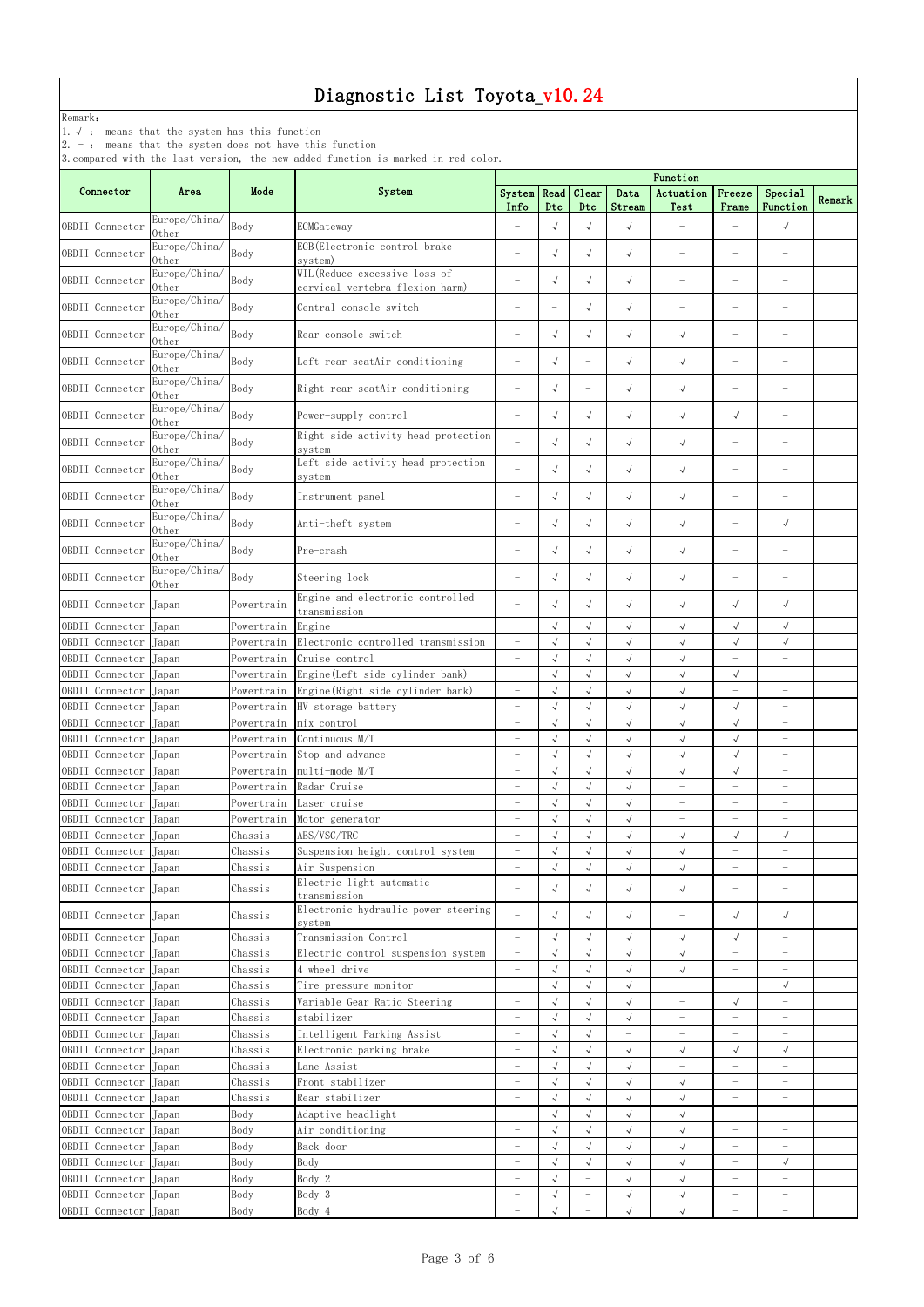Remark:

1.√ : means that the system has this function

2. - : means that the system does not have this function

|                                                         |                          |      | Function                                                                  |                          |                          |                          |                          |                          |                          |                          |        |  |  |  |  |
|---------------------------------------------------------|--------------------------|------|---------------------------------------------------------------------------|--------------------------|--------------------------|--------------------------|--------------------------|--------------------------|--------------------------|--------------------------|--------|--|--|--|--|
| Connector                                               | Area                     | Mode | System                                                                    | System   Read   Clear    |                          |                          | Data                     | Actuation                | Freeze                   | Special                  |        |  |  |  |  |
|                                                         |                          |      |                                                                           | Info                     | Dtc                      | Dtc                      | Stream                   | Test                     | Frame                    | Function                 | Remark |  |  |  |  |
| OBDII Connector                                         | Japan                    | Body | Body 5                                                                    | $\qquad \qquad -$        | $\frac{1}{2}$            |                          | $\sqrt{ }$               | $\sqrt{ }$               | $\overline{\phantom{0}}$ |                          |        |  |  |  |  |
| OBDII Connector                                         | Japan                    | Body | Remove sonar                                                              | $\overline{\phantom{a}}$ | $\sqrt{ }$               | $\sqrt{ }$               | $\sqrt{2}$               | $\sqrt{ }$               | -                        |                          |        |  |  |  |  |
| OBDII Connector                                         | Japan                    | Body | Dashboard switch                                                          | $\equiv$                 | $\overline{\phantom{m}}$ | $\equiv$                 | $\sqrt{}$                | $\overline{\phantom{0}}$ | $\qquad \qquad -$        | $\overline{\phantom{0}}$ |        |  |  |  |  |
| OBDII Connector                                         | Japan                    | Body | Driver door motor                                                         | $\overline{\phantom{0}}$ | $\sqrt{ }$               | $\sqrt{ }$               | $\sqrt{ }$               | $\sqrt{}$                | $\overline{\phantom{0}}$ | $\qquad \qquad -$        |        |  |  |  |  |
| OBDII Connector                                         | Japan                    | Body | Driver seat switch                                                        | $\overline{\phantom{0}}$ | $\overline{\phantom{m}}$ | $\overline{\phantom{0}}$ | $\sqrt{ }$               | $\sqrt{}$                | $\overline{\phantom{0}}$ | $\overline{\phantom{0}}$ |        |  |  |  |  |
| OBDII Connector                                         | Japan                    | Body | Gateway                                                                   | $\overline{\phantom{0}}$ | $\sqrt{ }$               | $\sqrt{ }$               | $\equiv$                 | $\overline{\phantom{0}}$ | $\qquad \qquad -$        | $\overline{\phantom{0}}$ |        |  |  |  |  |
| OBDII Connector                                         | Japan                    | Body | METER                                                                     | $\overline{\phantom{m}}$ | $\overline{\phantom{m}}$ | $\overline{\phantom{0}}$ | $\sqrt{ }$               | $\sqrt{ }$               | $\overline{\phantom{0}}$ | $\qquad \qquad -$        |        |  |  |  |  |
| OBDII Connector                                         | Japan                    | Body | Rearview mirror                                                           | $\overline{\phantom{m}}$ |                          | $\overline{\phantom{0}}$ | $\sqrt{ }$               | $\sqrt{ }$               | $\overline{\phantom{0}}$ | $\qquad \qquad -$        |        |  |  |  |  |
| OBDII Connector                                         | Japan                    | Body | Left Rearview mirror                                                      | $\overline{\phantom{m}}$ | $\overline{\phantom{a}}$ | $\overline{\phantom{0}}$ | $\checkmark$             | $\sqrt{}$                | $\overline{\phantom{0}}$ | $\qquad \qquad -$        |        |  |  |  |  |
| OBDII Connector                                         | Japan                    | Body | Right Rearview mirror                                                     | $\overline{\phantom{m}}$ | $\frac{1}{2}$            | $\overline{\phantom{0}}$ | $\sqrt{ }$               | $\sqrt{}$                | $\overline{\phantom{0}}$ | $\qquad \qquad -$        |        |  |  |  |  |
| OBDII Connector                                         | Japan                    | Body | Seating detection                                                         | $\overline{\phantom{0}}$ | $\sqrt{ }$               | $\sqrt{ }$               | $\sqrt{2}$               | $\overline{\phantom{0}}$ | $\overline{\phantom{0}}$ | $\overline{\phantom{0}}$ |        |  |  |  |  |
| OBDII Connector                                         | Japan                    | Body | Passenger door motor                                                      | $\overline{\phantom{m}}$ | $\sqrt{ }$               | $\sqrt{ }$               | $\sqrt{2}$               | $\sqrt{ }$               | $\overline{\phantom{0}}$ | $\qquad \qquad -$        |        |  |  |  |  |
| OBDII Connector                                         | Japan                    | Body | Passenger seat                                                            | $\overline{\phantom{0}}$ | $\overline{\phantom{a}}$ |                          | $\sqrt{ }$               | $\sqrt{ }$               | $\overline{\phantom{0}}$ | $\qquad \qquad -$        |        |  |  |  |  |
| OBDII Connector                                         | Japan                    | Body | Power-supply control                                                      | $\overline{\phantom{m}}$ | $\sqrt{ }$               | $\sqrt{ }$               | $\overline{\phantom{0}}$ | $\qquad \qquad -$        | $\qquad \qquad -$        | $\overline{\phantom{0}}$ |        |  |  |  |  |
| OBDII Connector                                         | Japan                    | Body | Rain sensor                                                               | $\overline{\phantom{0}}$ | $\overline{\phantom{0}}$ | $\equiv$                 | $\sqrt{2}$               | $\qquad \qquad -$        | $\overline{\phantom{0}}$ | $\qquad \qquad -$        |        |  |  |  |  |
| OBDII Connector                                         | Japan                    | Body | Rear seat switch                                                          | $\overline{\phantom{0}}$ | $\overline{\phantom{m}}$ | $\overline{\phantom{0}}$ | $\checkmark$             | $\overline{\phantom{0}}$ | $\overline{\phantom{0}}$ | $\overline{\phantom{0}}$ |        |  |  |  |  |
| OBDII Connector                                         | Japan                    | Body | Left rear door motor                                                      | $\overline{\phantom{m}}$ | $\sqrt{ }$               | $\sqrt{ }$               | $\sqrt{ }$               | $\sqrt{}$                | $\overline{\phantom{0}}$ | $\qquad \qquad -$        |        |  |  |  |  |
| OBDII Connector                                         |                          | Body | Left rear seat                                                            | L,                       |                          |                          | $\sqrt{ }$               | $\sqrt{}$                | $\overline{\phantom{0}}$ |                          |        |  |  |  |  |
|                                                         | Japan                    |      |                                                                           | $\overline{\phantom{m}}$ | $\sqrt{}$                |                          |                          | $\sqrt{2}$               |                          |                          |        |  |  |  |  |
| OBDII Connector                                         | Japan                    | Body | Right rear door seat                                                      |                          |                          | $\sqrt{ }$               | $\sqrt{2}$               |                          | $\overline{\phantom{0}}$ | $\qquad \qquad -$        |        |  |  |  |  |
| OBDII Connector                                         | Japan                    | Body | Right rear seat                                                           | $\overline{\phantom{0}}$ | $\frac{1}{2}$            | L,                       | $\sqrt{2}$               | $\sqrt{2}$               | $\equiv$                 |                          |        |  |  |  |  |
| OBDII Connector                                         | Japan                    | Body | Sliding top skylight                                                      | $\overline{\phantom{0}}$ | $\overline{\phantom{a}}$ | $\equiv$                 | $\sqrt{ }$               | $\sqrt{}$                | $\overline{\phantom{0}}$ | $\qquad \qquad -$        |        |  |  |  |  |
| OBDII Connector                                         | Japan                    | Body | Airbag                                                                    | $\overline{\phantom{m}}$ | $\sqrt{ }$               | $\sqrt{ }$               | $\sqrt{ }$               | $\overline{\phantom{0}}$ | $\overline{\phantom{0}}$ | $\sqrt{}$                |        |  |  |  |  |
| OBDII Connector                                         | Japan                    | Body | Sliding roof                                                              | $\overline{\phantom{m}}$ | $\sqrt{ }$               | $\sqrt{ }$               | $\sqrt{ }$               | $\qquad \qquad -$        | $\overline{\phantom{0}}$ | $\qquad \qquad -$        |        |  |  |  |  |
| OBDII Connector                                         | Japan                    | Body | Steering pad switch                                                       | $\equiv$                 | $\frac{1}{2}$            | $\equiv$                 | $\sqrt{ }$               | $\overline{\phantom{0}}$ | $\overline{\phantom{0}}$ | $\qquad \qquad -$        |        |  |  |  |  |
| OBDII Connector                                         | Japan                    | Body | Tilt and telescopic steering wheel                                        | $\overline{\phantom{0}}$ | $\sqrt{ }$               | $\sqrt{ }$               | $\sqrt{ }$               | $\sqrt{ }$               | $\sqrt{}$                | $\overline{\phantom{0}}$ |        |  |  |  |  |
| OBDII Connector                                         | Japan                    | Body | Wiper                                                                     | $\overline{\phantom{m}}$ | $\overline{\phantom{a}}$ | $\overline{\phantom{0}}$ | $\sqrt{ }$               | $\sqrt{2}$               | $\qquad \qquad -$        | $\qquad \qquad -$        |        |  |  |  |  |
| OBDII Connector                                         | Japan                    | Body | Main Body                                                                 |                          | $\sqrt{ }$               | $\sqrt{ }$               | $\sqrt{ }$               | $\sqrt{ }$               | -                        | $\sqrt{}$                |        |  |  |  |  |
| OBDII Connector Japan                                   |                          | Body | Toyota safety protection system                                           |                          | $\sqrt{}$                | $\overline{\phantom{a}}$ | $\sqrt{}$                | $\sqrt{}$                |                          |                          |        |  |  |  |  |
| OBDII Connector                                         | Japan                    | Body | Entry&start                                                               |                          | $\sqrt{ }$               | $\sqrt{ }$               | $\sqrt{}$                | $\sqrt{}$                |                          | $\sqrt{ }$               |        |  |  |  |  |
| OBDII Connector                                         | Japan                    | Body | HVGateway                                                                 | $\overline{\phantom{0}}$ | $\sqrt{ }$               | $\sqrt{ }$               | $\sqrt{ }$               | $\qquad \qquad -$        | $\qquad \qquad -$        | $\overline{\phantom{0}}$ |        |  |  |  |  |
| OBDII Connector                                         | Japan                    | Body | Night vision                                                              | $\overline{\phantom{0}}$ | $\sqrt{ }$               | $\sqrt{ }$               | $\sqrt{ }$               | $\sqrt{}$                | $\overline{\phantom{0}}$ | $\overline{\phantom{0}}$ |        |  |  |  |  |
| OBDII Connector                                         | Japan                    | Body | Headlamp automatic levelling                                              | $\overline{\phantom{a}}$ | $\sqrt{ }$               | $\sqrt{ }$               | $\sqrt{ }$               | $\sqrt{}$                | $\overline{\phantom{0}}$ | $\qquad \qquad -$        |        |  |  |  |  |
| OBDII Connector                                         | Japan                    | Body | <b>BEAN</b> Gateway                                                       | $\overline{\phantom{m}}$ | $\sqrt{}$                | $\sqrt{ }$               |                          | $\overline{\phantom{0}}$ | $\overline{\phantom{0}}$ | $\qquad \qquad -$        |        |  |  |  |  |
| OBDII Connector                                         | Japan                    | Body | Attachment Gateway                                                        | $\overline{\phantom{0}}$ | $\sqrt{ }$               | $\sqrt{ }$               | $\sqrt{ }$               | $\qquad \qquad -$        | $\overline{\phantom{0}}$ | $\qquad \qquad -$        |        |  |  |  |  |
| OBDII Connector                                         | $\it Japan$              | Body | Left front seat air conditioning                                          | $\overline{\phantom{m}}$ | $\sqrt{ }$               | $\overline{\phantom{0}}$ | $\sqrt{2}$               | $\sqrt{ }$               | $\qquad \qquad -$        | $\overline{\phantom{m}}$ |        |  |  |  |  |
| OBDII Connector                                         | Japan                    | Body | Right front seat air conditioning                                         | $\overline{\phantom{m}}$ | $\sqrt{ }$               | $\qquad \qquad -$        | $\sqrt{ }$               | $\sqrt{ }$               | $\overline{\phantom{0}}$ | $\overline{\phantom{0}}$ |        |  |  |  |  |
| OBDII Connector                                         | Japan                    | Body | CANGateway                                                                | $\overline{\phantom{m}}$ | $\sqrt{ }$               | $\sqrt{ }$               | $\overline{\phantom{0}}$ | $\overline{\phantom{0}}$ | $\overline{\phantom{0}}$ | $\overline{\phantom{0}}$ |        |  |  |  |  |
| OBDII Connector                                         | Japan                    | Body | ECMGateway                                                                | $\overline{\phantom{m}}$ | $\sqrt{ }$               | $\sqrt{2}$               | $\sqrt{2}$               | $\overline{\phantom{0}}$ | $\overline{\phantom{0}}$ | $\qquad \qquad -$        |        |  |  |  |  |
|                                                         |                          |      | ECB(Electronic control brake                                              |                          |                          |                          |                          |                          |                          |                          |        |  |  |  |  |
| OBDII Connector                                         | Japan                    | Body | system)                                                                   |                          | $\sqrt{ }$               | $\sqrt{ }$               | $\sqrt{ }$               | $\overline{\phantom{0}}$ | -                        |                          |        |  |  |  |  |
| OBDII Connector                                         | Japan                    | Body | WIL (Reduce excessive loss of                                             |                          | $\sqrt{ }$               | $\sqrt{ }$               | $\sqrt{ }$               |                          | $\overline{\phantom{0}}$ |                          |        |  |  |  |  |
|                                                         |                          |      | cervical vertebra flexion harm)                                           |                          |                          |                          |                          |                          |                          |                          |        |  |  |  |  |
| OBDII Connector                                         | Japan                    | Body | Central console switch                                                    | $\overline{\phantom{m}}$ | $\equiv$                 | $\sqrt{ }$               | $\sqrt{}$                | $\overline{\phantom{a}}$ | $\qquad \qquad -$        | $\overline{\phantom{m}}$ |        |  |  |  |  |
| OBDII Connector                                         | Japan                    | Body | Rear console switch                                                       | $\overline{\phantom{0}}$ | $\sqrt{ }$               | $\sqrt{ }$               | $\sqrt{ }$               | $\sqrt{}$                | $\equiv$                 |                          |        |  |  |  |  |
| OBDII Connector                                         | Japan                    | Body | Left rear seatAir conditioning                                            | $\overline{\phantom{m}}$ | $\sqrt{}$                | $\qquad \qquad -$        | $\sqrt{}$                | $\sqrt{}$                | $\overline{\phantom{0}}$ | $\qquad \qquad -$        |        |  |  |  |  |
| OBDII Connector                                         | Japan                    | Body | Right rear seatAir conditioning                                           | $\overline{\phantom{m}}$ | $\sqrt{ }$               |                          | $\sqrt{2}$               | $\sqrt{}$                | $\overline{\phantom{0}}$ | $\qquad \qquad -$        |        |  |  |  |  |
| OBDII Connector                                         | Japan                    | Body | Power-supply control                                                      | $\overline{\phantom{0}}$ | $\sqrt{ }$               | $\sqrt{}$                | $\sqrt{ }$               | $\sqrt{}$                | $\sqrt{ }$               | $\qquad \qquad -$        |        |  |  |  |  |
| OBDII Connector                                         | Japan                    | Body | Right side activity head protection                                       |                          | $\sqrt{ }$               | $\sqrt{ }$               | $\sqrt{}$                | $\sqrt{ }$               | $\overline{\phantom{0}}$ |                          |        |  |  |  |  |
|                                                         |                          |      | svstem                                                                    |                          |                          |                          |                          |                          |                          |                          |        |  |  |  |  |
| OBDII Connector                                         | Japan                    | Body | Left side activity head protection<br>system                              |                          | $\sqrt{ }$               | $\sqrt{ }$               | $\sqrt{ }$               | $\sqrt{ }$               | $\overline{\phantom{0}}$ |                          |        |  |  |  |  |
| OBDII Connector                                         | Japan                    | Body | Instrument panel                                                          |                          | $\sqrt{ }$               | $\sqrt{ }$               | $\sqrt{2}$               | $\sqrt{ }$               | $\overline{\phantom{0}}$ |                          |        |  |  |  |  |
| OBDII Connector                                         | Japan                    | Body | Anti-theft system                                                         | $\overline{\phantom{0}}$ | $\sqrt{ }$               | $\sqrt{ }$               | $\sqrt{ }$               | $\sqrt{}$                | $\overline{\phantom{0}}$ | $\sqrt{ }$               |        |  |  |  |  |
| OBDII Connector                                         |                          | Body | Pre-crash                                                                 |                          | $\sqrt{ }$               |                          | $\sqrt{ }$               | $\sqrt{}$                | $\overline{\phantom{0}}$ | $-$                      |        |  |  |  |  |
| OBDII Connector                                         | Japan                    | Body | Steering lock                                                             | $\overline{\phantom{m}}$ | $\sqrt{ }$               | $\sqrt{ }$               | $\sqrt{}$                | $\sqrt{ }$               | $\overline{\phantom{0}}$ | $\sqrt{ }$               |        |  |  |  |  |
|                                                         | Japan                    |      | Engine and electronic controlled                                          |                          |                          |                          |                          |                          |                          |                          |        |  |  |  |  |
| OBDII Connector North America Powertrain                |                          |      | transmission                                                              | $\overline{\phantom{m}}$ | $\sqrt{ }$               | $\sqrt{ }$               | $\sqrt{}$                | $\sqrt{ }$               | $\sqrt{ }$               | $\sqrt{ }$               |        |  |  |  |  |
| OBDII Connector North America Powertrain                |                          |      | Engine                                                                    | $\overline{\phantom{a}}$ | $\sqrt{ }$               | $\sqrt{2}$               | $\sqrt{2}$               | $\sqrt{ }$               | $\sqrt{ }$               | $\sqrt{ }$               |        |  |  |  |  |
| OBDII Connector                                         | North America Powertrain |      | Electronic controlled transmission                                        | $\overline{\phantom{m}}$ | $\sqrt{ }$               | $\sqrt{}$                | $\sqrt{}$                | $\sqrt{ }$               | $\sqrt{ }$               | $\sqrt{ }$               |        |  |  |  |  |
| OBDII Connector North America Powertrain Cruise control |                          |      |                                                                           |                          | $\sqrt{}$                |                          | $\sqrt{ }$               | $\sqrt{ }$               |                          |                          |        |  |  |  |  |
|                                                         |                          |      | OBDII Connector North America Powertrain Engine (Left side cylinder bank) | $\overline{\phantom{m}}$ | $\sqrt{ }$               | $\sqrt{}$                | $\sqrt{ }$               | $\sqrt{ }$               | $\sqrt{ }$               | $\qquad \qquad -$        |        |  |  |  |  |
| OBDII Connector                                         | North America Powertrain |      | Engine (Right side cylinder bank)                                         | $\overline{\phantom{0}}$ | $\sqrt{ }$               | $\sqrt{ }$               | $\sqrt{2}$               | $\sqrt{}$                | $\overline{\phantom{0}}$ | $\overline{\phantom{0}}$ |        |  |  |  |  |
| OBDII Connector                                         | North America Powertrain |      | HV storage battery                                                        | $\overline{\phantom{m}}$ | $\sqrt{\phantom{a}}$     | $\sqrt{ }$               | $\sqrt{ }$               | $\sqrt{}$                | $\sqrt{}$                | $\sqrt{ }$               |        |  |  |  |  |
| OBDII Connector                                         | North America Powertrain |      | mix control                                                               | $\overline{\phantom{a}}$ | $\sqrt{\phantom{a}}$     | $\sqrt{}$                | $\sqrt{ }$               | $\sqrt{ }$               | $\sqrt{ }$               | $\overline{\phantom{a}}$ |        |  |  |  |  |
|                                                         |                          |      |                                                                           |                          |                          |                          |                          |                          |                          |                          |        |  |  |  |  |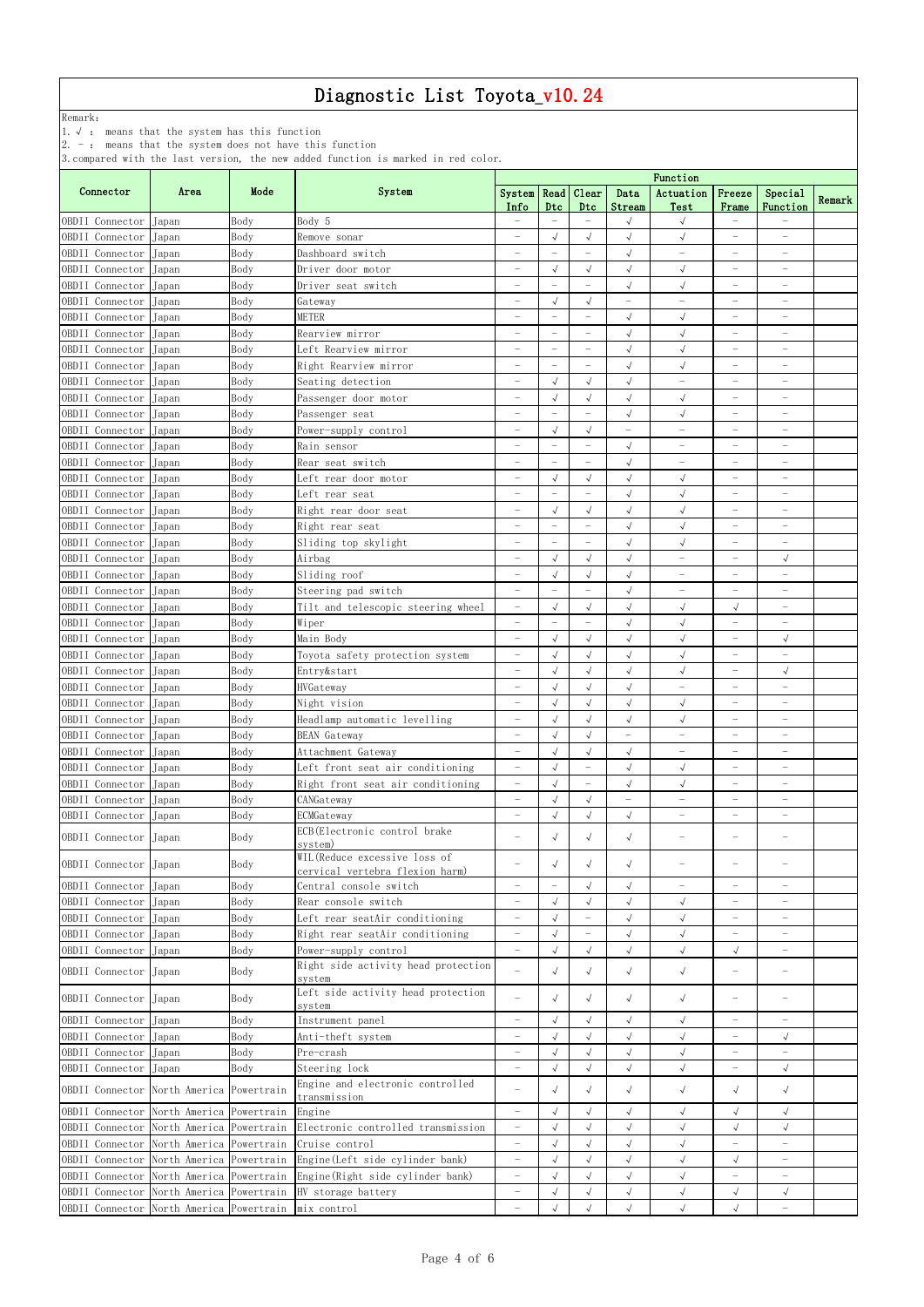Remark:

1.√ : means that the system has this function

2. - : means that the system does not have this function

|                                       |                          |      |                                               | Function                 |                                        |                          |                          |                          |                          |                                                      |        |  |
|---------------------------------------|--------------------------|------|-----------------------------------------------|--------------------------|----------------------------------------|--------------------------|--------------------------|--------------------------|--------------------------|------------------------------------------------------|--------|--|
| Connector                             | Area                     | Mode | System                                        | System Read<br>Info      | Dtc                                    | Clear<br>Dtc             | Data<br>Stream           | Actuation<br>Test        | Freeze<br>Frame          | Special<br>Function                                  | Remark |  |
| OBDII Connector                       |                          |      | North America Powertrain Continuous M/T       | $\overline{\phantom{0}}$ | $\sqrt{ }$                             |                          |                          | $\sqrt{ }$               | $\sqrt{ }$               |                                                      |        |  |
| OBDII Connector                       |                          |      | North America Powertrain Stop and advance     | $\overline{\phantom{m}}$ | $\sqrt{}$                              | $\sqrt{ }$               | $\sqrt{ }$               | $\sqrt{ }$               | $\sqrt{ }$               | $\overline{\phantom{0}}$                             |        |  |
| OBDII Connector                       | North America Powertrain |      | multi-mode M/T                                | $\overline{\phantom{0}}$ | $\sqrt{ }$                             | $\sqrt{}$                | $\sqrt{ }$               | $\sqrt{}$                | $\sqrt{}$                | $\equiv$                                             |        |  |
| OBDII Connector                       | North America Powertrain |      | Radar Cruise                                  | $\overline{\phantom{0}}$ | $\sqrt{ }$                             | $\sqrt{}$                | $\sqrt{ }$               | $\overline{\phantom{0}}$ | $\overline{\phantom{a}}$ | $\overline{\phantom{0}}$                             |        |  |
| OBDII Connector                       | North America Powertrain |      | Laser cruise                                  | $\overline{\phantom{0}}$ | $\sqrt{ }$                             | $\sqrt{2}$               | $\sqrt{ }$               | $\overline{\phantom{0}}$ | $\overline{\phantom{a}}$ | $\sqrt{ }$                                           |        |  |
| OBDII Connector                       | North America Powertrain |      | Motor generator                               | $\overline{\phantom{0}}$ | $\sqrt{ }$                             | $\sqrt{ }$               | $\sqrt{ }$               | $\overline{\phantom{0}}$ | $\overline{\phantom{m}}$ | $\overline{\phantom{0}}$                             |        |  |
| OBDII Connector                       | North America Chassis    |      | ABS/VSC/TRC                                   | $\overline{\phantom{m}}$ | $\sqrt{ }$                             | $\sqrt{ }$               | $\sqrt{ }$               | $\sqrt{ }$               | $\sqrt{ }$               | $\sqrt{2}$                                           |        |  |
| OBDII Connector                       | North America Chassis    |      | Suspension height control system              | $\overline{\phantom{0}}$ | $\sqrt{ }$                             | $\sqrt{}$                | $\sqrt{ }$               | $\sqrt{}$                | $\overline{\phantom{0}}$ | $\sqrt{ }$                                           |        |  |
| OBDII Connector                       | North America Chassis    |      | Air Suspension                                | $\overline{\phantom{0}}$ | $\sqrt{ }$                             | $\sqrt{2}$               | $\sqrt{ }$               | $\sqrt{ }$               | $\overline{\phantom{m}}$ | $\overline{\phantom{0}}$                             |        |  |
| OBDII Connector North America Chassis |                          |      | Electric light automatic                      |                          | $\sqrt{ }$                             | $\sqrt{ }$               | $\sqrt{ }$               | $\sqrt{ }$               | $\overline{\phantom{m}}$ | $\overline{\phantom{m}}$                             |        |  |
|                                       |                          |      | transmission                                  |                          |                                        |                          |                          |                          |                          |                                                      |        |  |
| OBDII Connector North America Chassis |                          |      | Electronic hydraulic power steering<br>system |                          | $\sqrt{ }$                             | $\sqrt{ }$               | $\sqrt{ }$               | $\overline{\phantom{m}}$ | $\sqrt{ }$               | $\sqrt{}$                                            |        |  |
| OBDII Connector                       | North America Chassis    |      | Transmission Control                          | $\overline{\phantom{m}}$ | $\sqrt{ }$                             | $\sqrt{ }$               | $\sqrt{ }$               | $\sqrt{ }$               | $\sqrt{ }$               | $\overline{\phantom{0}}$                             |        |  |
| OBDII Connector                       | North America Chassis    |      | Electric control suspension system            | $\overline{\phantom{0}}$ | $\sqrt{ }$                             | $\sqrt{ }$               | $\sqrt{ }$               | $\checkmark$             | $\overline{\phantom{a}}$ | $\overline{\phantom{0}}$                             |        |  |
| OBDII Connector                       | North America Chassis    |      | 4 wheel drive                                 | $\overline{\phantom{m}}$ | $\sqrt{}$                              | $\sqrt{}$                | $\sqrt{ }$               | $\sqrt{}$                | $\overline{\phantom{m}}$ | $\sqrt{ }$                                           |        |  |
| OBDII Connector North America Chassis |                          |      | Tire pressure monitor                         | $\overline{\phantom{0}}$ | $\sqrt{ }$                             |                          | $\sqrt{2}$               | $\overline{\phantom{a}}$ | $\overline{\phantom{0}}$ | $\sqrt{}$                                            |        |  |
| OBDII Connector                       | North America Chassis    |      | Variable Gear Ratio Steering                  | $\overline{\phantom{m}}$ | $\sqrt{ }$                             | $\sqrt{2}$               | $\sqrt{ }$               | $\overline{\phantom{a}}$ | $\checkmark$             | $\sqrt{ }$                                           |        |  |
| OBDII Connector                       | North America Chassis    |      | stabilizer                                    | $\overline{\phantom{m}}$ | $\sqrt{}$                              | $\sqrt{}$                | $\sqrt{ }$               | $\overline{\phantom{0}}$ | $\overline{\phantom{0}}$ | $\overline{\phantom{0}}$                             |        |  |
| OBDII Connector                       | North America Chassis    |      | Intelligent Parking Assist                    | $\overline{\phantom{0}}$ | $\sqrt{ }$                             | $\sqrt{}$                | $\equiv$                 | $\overline{\phantom{0}}$ | $\overline{\phantom{0}}$ |                                                      |        |  |
| OBDII Connector                       | North America Chassis    |      | Electronic parking brake                      | $\overline{\phantom{0}}$ | $\sqrt{ }$                             | $\sqrt{ }$               | $\sqrt{ }$               | $\sqrt{ }$               | $\sqrt{ }$               | $\sqrt{2}$                                           |        |  |
| OBDII Connector                       | North America Chassis    |      | Lane Assist                                   | $\overline{\phantom{0}}$ | $\sqrt{ }$                             | $\sqrt{ }$               | $\sqrt{ }$               | $\equiv$                 | $\overline{\phantom{0}}$ | $\overline{\phantom{0}}$                             |        |  |
| OBDII Connector                       | North America Chassis    |      | Front stabilizer                              | $\overline{\phantom{m}}$ | $\sqrt{ }$                             | $\sqrt{ }$               | $\checkmark$             | $\sqrt{ }$               | $\overline{\phantom{0}}$ | $\overline{\phantom{0}}$                             |        |  |
| OBDII Connector                       | North America Chassis    |      | Rear stabilizer                               | $\overline{\phantom{0}}$ | $\sqrt{ }$                             | $\sqrt{ }$               | $\sqrt{ }$               | $\sqrt{ }$               | $\overline{\phantom{a}}$ | $\overline{\phantom{0}}$                             |        |  |
| OBDII Connector                       | North America Body       |      | Adaptive headlight                            | $\overline{\phantom{0}}$ | $\sqrt{}$                              | $\sqrt{}$                | $\sqrt{ }$               | $\sqrt{}$                | $\overline{\phantom{0}}$ | $\overline{\phantom{0}}$                             |        |  |
| OBDII Connector                       | North America Body       |      | Air conditioning                              | $\overline{\phantom{0}}$ | $\sqrt{ }$                             | $\sqrt{ }$               | $\sqrt{ }$               | $\sqrt{ }$               | $\overline{\phantom{a}}$ | $\sqrt{2}$                                           |        |  |
| OBDII Connector                       | North America Body       |      | Back door                                     | $\overline{\phantom{0}}$ | $\sqrt{}$                              | $\sqrt{}$                | $\sqrt{ }$               | $\sqrt{ }$               | $\overline{\phantom{0}}$ |                                                      |        |  |
| OBDII Connector North America Body    |                          |      | Body                                          | $\overline{\phantom{0}}$ | $\sqrt{}$                              | $\sqrt{}$                | $\sqrt{ }$               | $\sqrt{}$                | $\overline{\phantom{0}}$ | $\sqrt{2}$                                           |        |  |
| OBDII Connector North America Body    |                          |      | $\overline{Body}$ 2                           |                          | √                                      |                          | $\sqrt{ }$               | $\sqrt{ }$               |                          |                                                      |        |  |
| OBDII Connector                       | North America Body       |      | Body 3                                        | $\overline{\phantom{m}}$ | $\sqrt{}$                              | $\overline{\phantom{m}}$ | $\sqrt{\phantom{a}}$     | $\sqrt{ }$               | $\overline{\phantom{m}}$ | $\overline{\phantom{0}}$                             |        |  |
| OBDII Connector North America Body    |                          |      | Body 4                                        | $\equiv$                 | $\sqrt{ }$                             | $\overline{\phantom{m}}$ | $\sqrt{ }$               | $\sqrt{ }$               | $\overline{\phantom{m}}$ | $\overline{\phantom{0}}$                             |        |  |
| OBDII Connector                       | North America Body       |      | Body 5                                        |                          | $\overline{\phantom{0}}$               |                          | $\sqrt{ }$               | $\sqrt{}$                | $\overline{\phantom{0}}$ | $\overline{\phantom{0}}$                             |        |  |
| OBDII Connector                       | North America Body       |      | Remove sonar                                  | $\overline{\phantom{0}}$ | $\sqrt{ }$                             | $\sqrt{2}$               | $\sqrt{ }$               | $\sqrt{ }$               | $\overline{\phantom{0}}$ | $\overline{\phantom{0}}$                             |        |  |
| OBDII Connector                       | North America Body       |      | Dashboard switch                              |                          | $\overline{\phantom{0}}$               | $\overline{\phantom{a}}$ | $\sqrt{ }$               | $\overline{\phantom{a}}$ | $\overline{\phantom{m}}$ | $\qquad \qquad$                                      |        |  |
| OBDII Connector                       | North America Body       |      | Driver door motor                             | $\overline{\phantom{m}}$ | $\sqrt{}$                              | $\sqrt{ }$               | $\sqrt{ }$               | $\sqrt{ }$               | $\overline{\phantom{m}}$ | $\overline{\phantom{0}}$                             |        |  |
| OBDII Connector                       | North America Body       |      | Driver seat switch                            | $\equiv$                 | $\overline{\phantom{0}}$               | $\overline{\phantom{0}}$ | $\sqrt{ }$               | $\sqrt{}$                | $\overline{\phantom{m}}$ |                                                      |        |  |
| OBDII Connector                       | North America Body       |      | Gateway                                       | $\overline{\phantom{0}}$ | $\sqrt{ }$                             | $\sqrt{ }$               | $\overline{\phantom{0}}$ | $\overline{\phantom{0}}$ | $\overline{\phantom{0}}$ | $\overline{\phantom{0}}$                             |        |  |
| OBDII Connector                       | North America Body       |      | <b>METER</b>                                  | $\overline{\phantom{0}}$ | $\overline{\phantom{0}}$               | $\overline{\phantom{m}}$ | $\sqrt{ }$               | $\sqrt{ }$               | $\overline{\phantom{0}}$ | $\overline{\phantom{0}}$                             |        |  |
| OBDII Connector                       | North America Body       |      | Rearview mirror                               | $\overline{\phantom{m}}$ | $\qquad \qquad -$                      | $\overline{\phantom{m}}$ | $\sqrt{ }$               | $\sqrt{ }$               | $\overline{\phantom{m}}$ | $\overline{\phantom{0}}$                             |        |  |
| OBDII Connector                       | North America Body       |      | Left Rearview mirror                          | $\overline{\phantom{m}}$ | $\overline{\phantom{0}}$               | $\overline{\phantom{m}}$ | $\sqrt{ }$               | $\sqrt{ }$               | $\overline{\phantom{m}}$ | $\overline{\phantom{0}}$                             |        |  |
| OBDII Connector                       | North America Body       |      | Right Rearview mirror                         | $\overline{\phantom{0}}$ |                                        |                          | $\sqrt{ }$               | $\sqrt{ }$               | $\qquad \qquad -$        | -                                                    |        |  |
| OBDII Connector                       | North America Body       |      |                                               | $\overline{\phantom{0}}$ | $\sqrt{}$                              | $\sqrt{2}$               | $\sqrt{ }$               | $\overline{\phantom{0}}$ | $\overline{\phantom{a}}$ | $\sqrt{ }$                                           |        |  |
| OBDII Connector                       | North America Body       |      | Seating detection                             |                          | $\sqrt{}$                              | $\sqrt{2}$               | $\sqrt{ }$               | $\sqrt{ }$               | $\overline{\phantom{a}}$ | $\overline{\phantom{0}}$                             |        |  |
| OBDII Connector                       | North America Body       |      | Passenger door motor                          | $\overline{\phantom{m}}$ | $\qquad \qquad -$                      | $\overline{\phantom{m}}$ | $\sqrt{ }$               | $\sqrt{}$                | $\overline{\phantom{m}}$ | $\overline{\phantom{0}}$                             |        |  |
| OBDII Connector                       | North America Body       |      | Passenger seat                                | $\overline{\phantom{0}}$ | $\sqrt{ }$                             | $\sqrt{}$                | $\qquad \qquad -$        | $\equiv$                 | $\overline{\phantom{m}}$ | $\overline{\phantom{0}}$                             |        |  |
| OBDII Connector                       | North America Body       |      | Power-supply control<br>Rain sensor           | $\overline{\phantom{0}}$ | $\qquad \qquad -$                      | $\overline{\phantom{m}}$ |                          | $\overline{\phantom{a}}$ | $\overline{\phantom{m}}$ |                                                      |        |  |
|                                       | North America Body       |      |                                               | $\overline{\phantom{0}}$ | $\overline{\phantom{0}}$               | $\overline{\phantom{m}}$ | $\sqrt{ }$<br>$\sqrt{ }$ | $\overline{\phantom{0}}$ | $\overline{\phantom{m}}$ | $\overline{\phantom{0}}$<br>$\overline{\phantom{0}}$ |        |  |
| OBDII Connector                       |                          |      | Rear seat switch                              |                          |                                        |                          |                          |                          |                          |                                                      |        |  |
| OBDII Connector                       | North America Body       |      | Left rear door motor                          | $\overline{\phantom{m}}$ | $\sqrt{ }$<br>$\overline{\phantom{0}}$ | $\sqrt{ }$               | $\sqrt{ }$<br>$\sqrt{ }$ | $\sqrt{ }$               | $\overline{\phantom{m}}$ | $\overline{\phantom{0}}$                             |        |  |
| OBDII Connector                       | North America Body       |      | Left rear seat                                | $\overline{\phantom{0}}$ |                                        |                          |                          | $\sqrt{ }$               | $\overline{\phantom{m}}$ | $\overline{\phantom{0}}$                             |        |  |
| OBDII Connector                       | North America Body       |      | Right rear door seat                          |                          | $\sqrt{}$                              | $\sqrt{ }$               | $\sqrt{ }$               | $\sqrt{}$                |                          | $\overline{\phantom{0}}$                             |        |  |
| OBDII Connector                       | North America Body       |      | Right rear seat                               | $\overline{\phantom{m}}$ | $\overline{\phantom{0}}$               | $\frac{1}{2}$            | $\sqrt{ }$               | $\sqrt{ }$               | $\overline{\phantom{m}}$ | $\overline{\phantom{0}}$                             |        |  |
| OBDII Connector                       | North America Body       |      | Sliding top skylight                          | $\overline{\phantom{0}}$ | $\overline{\phantom{0}}$               |                          | $\sqrt{ }$               | $\sqrt{}$                | $\overline{\phantom{0}}$ | $\overline{\phantom{0}}$                             |        |  |
| OBDII Connector                       | North America Body       |      | Airbag                                        | $\overline{\phantom{0}}$ | $\sqrt{ }$                             | $\sqrt{}$                | $\sqrt{ }$               | $\overline{\phantom{0}}$ | $\overline{\phantom{m}}$ | $\sqrt{2}$                                           |        |  |
| OBDII Connector                       | North America Body       |      | Sliding roof                                  | $\overline{\phantom{0}}$ | $\sqrt{ }$                             | $\sqrt{ }$               | $\sqrt{ }$               | $\overline{\phantom{0}}$ | $\overline{\phantom{a}}$ | $\overline{\phantom{0}}$                             |        |  |
| OBDII Connector                       | North America Body       |      | Steering pad switch                           | $\overline{\phantom{0}}$ | $\overline{\phantom{0}}$               | $\overline{\phantom{0}}$ | $\sqrt{ }$               | $\overline{\phantom{0}}$ | $\overline{\phantom{0}}$ | $\overline{\phantom{0}}$                             |        |  |
| OBDII Connector                       | North America Body       |      | Tilt and telescopic steering wheel            | $\overline{\phantom{0}}$ | $\sqrt{ }$                             | $\sqrt{ }$               | $\sqrt{ }$               | $\sqrt{ }$               | $\sqrt{ }$               | $\overline{\phantom{0}}$                             |        |  |
| OBDII Connector                       | North America Body       |      | Wiper                                         | $\overline{\phantom{m}}$ |                                        | $\overline{\phantom{0}}$ | $\checkmark$             | $\sqrt{ }$               | $\overline{\phantom{m}}$ | $\qquad \qquad -$                                    |        |  |
| OBDII Connector North America Body    |                          |      | Main Body                                     | $\overline{\phantom{m}}$ | $\sqrt{ }$                             | $\sqrt{ }$               | $\checkmark$             | $\sqrt{ }$               | $\overline{\phantom{0}}$ | $\sqrt{}$                                            |        |  |
| OBDII Connector North America Body    |                          |      | Toyota safety protection system               | $\overline{\phantom{0}}$ |                                        |                          | $\sqrt{ }$               | $\sqrt{ }$               | $\overline{\phantom{0}}$ |                                                      |        |  |
| OBDII Connector North America Body    |                          |      | Entry&start                                   |                          | $\sqrt{ }$                             | $\sqrt{ }$               | $\sqrt{ }$               | $\sqrt{ }$               | $\overline{\phantom{m}}$ | $\sqrt{}$                                            |        |  |
| OBDII Connector                       | North America Body       |      | HVGateway                                     |                          | $\sqrt{ }$                             | $\sqrt{ }$               | $\sqrt{ }$               | $\equiv$                 | $\overline{\phantom{0}}$ | $\sqrt{2}$                                           |        |  |
| OBDII Connector                       | North America Body       |      | Night vision                                  | $\overline{\phantom{m}}$ | $\sqrt{}$                              | $\sqrt{ }$               | $\sqrt{ }$               | $\sqrt{ }$               | $\overline{\phantom{m}}$ | $\overline{\phantom{0}}$                             |        |  |
| OBDII Connector                       | North America Body       |      | Headlamp automatic levelling                  | $\overline{\phantom{0}}$ | $\sqrt{ }$                             | $\sqrt{ }$               | $\sqrt{ }$               | $\sqrt{ }$               | $\overline{\phantom{a}}$ | $\sqrt{ }$                                           |        |  |